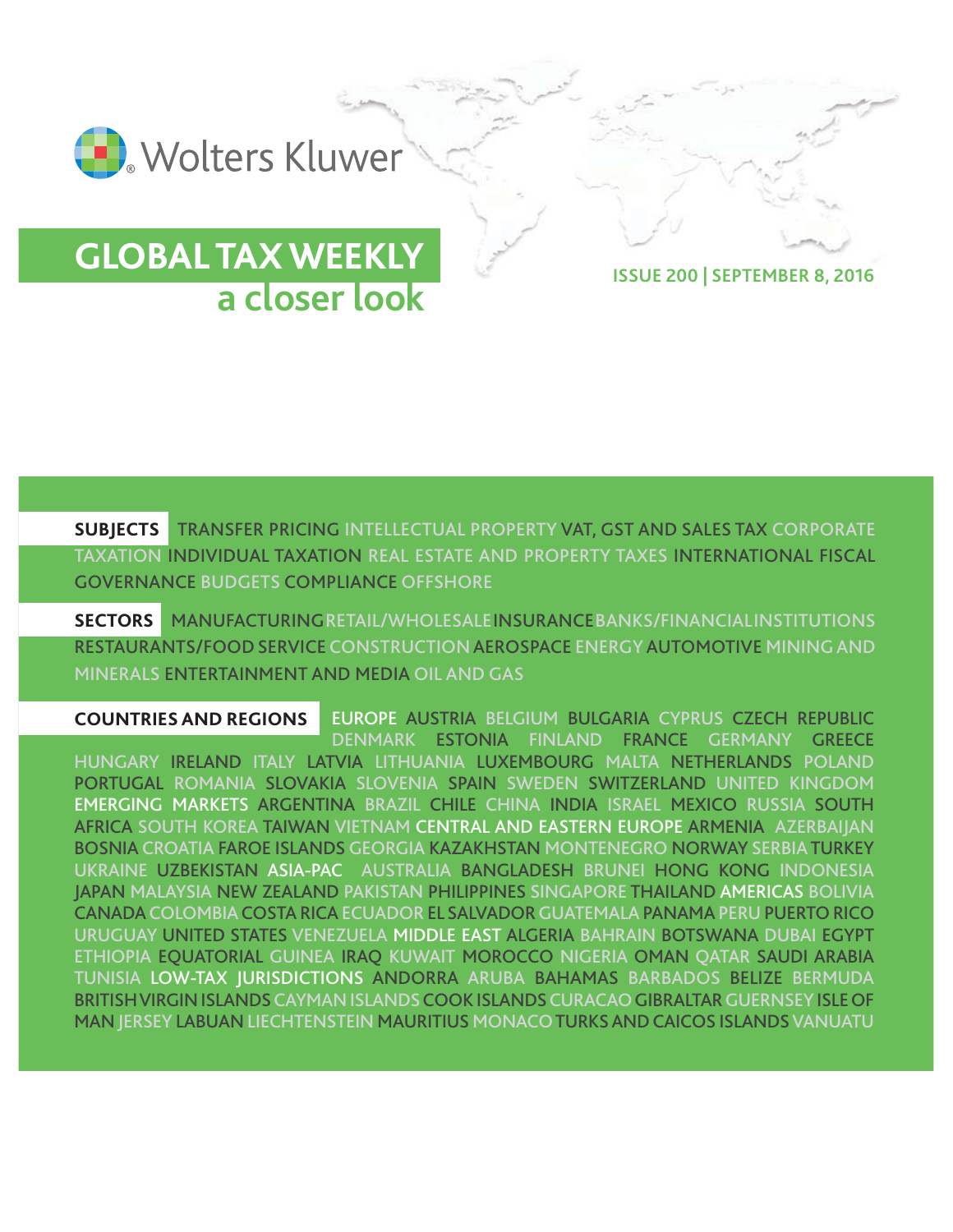

# **GLOBAL TAX WEEKLY a closer look**

#### **Global Tax Weekly – A Closer Look**

Combining expert industry thought leadership and the unrivalled worldwide multi-lingual research capabilities of leading law and tax publisher Wolters Kluwer, CCH publishes Global Tax Weekly –– A Closer Look (GTW) as an indispensable up-to-the minute guide to today's shifting tax landscape for all tax practitioners and international finance executives.

Unique contributions from the Big4 and other leading firms provide unparalleled insight into the issues that matter, from today's thought leaders.

Topicality, thoroughness and relevance are our watchwords: CCH's network of expert local researchers covers 130 countries and provides input to a US/UK team of editors outputting 100 tax news stories a week. GTW highlights 20 of these stories each week under a series of useful headings, including industry sectors (e.g. manufacturing), subjects (e.g. transfer pricing) and regions (e.g. asia-pacific).

Alongside the news analyses are a wealth of feature articles each week covering key current topics in depth, written by a team of senior international tax and legal experts and supplemented by commentative topical news analyses. Supporting features include a round-up of tax treaty developments, a report on important new judgments, a calendar of upcoming tax conferences, and "The Jester's Column," a lighthearted but merciless commentary on the week's tax events.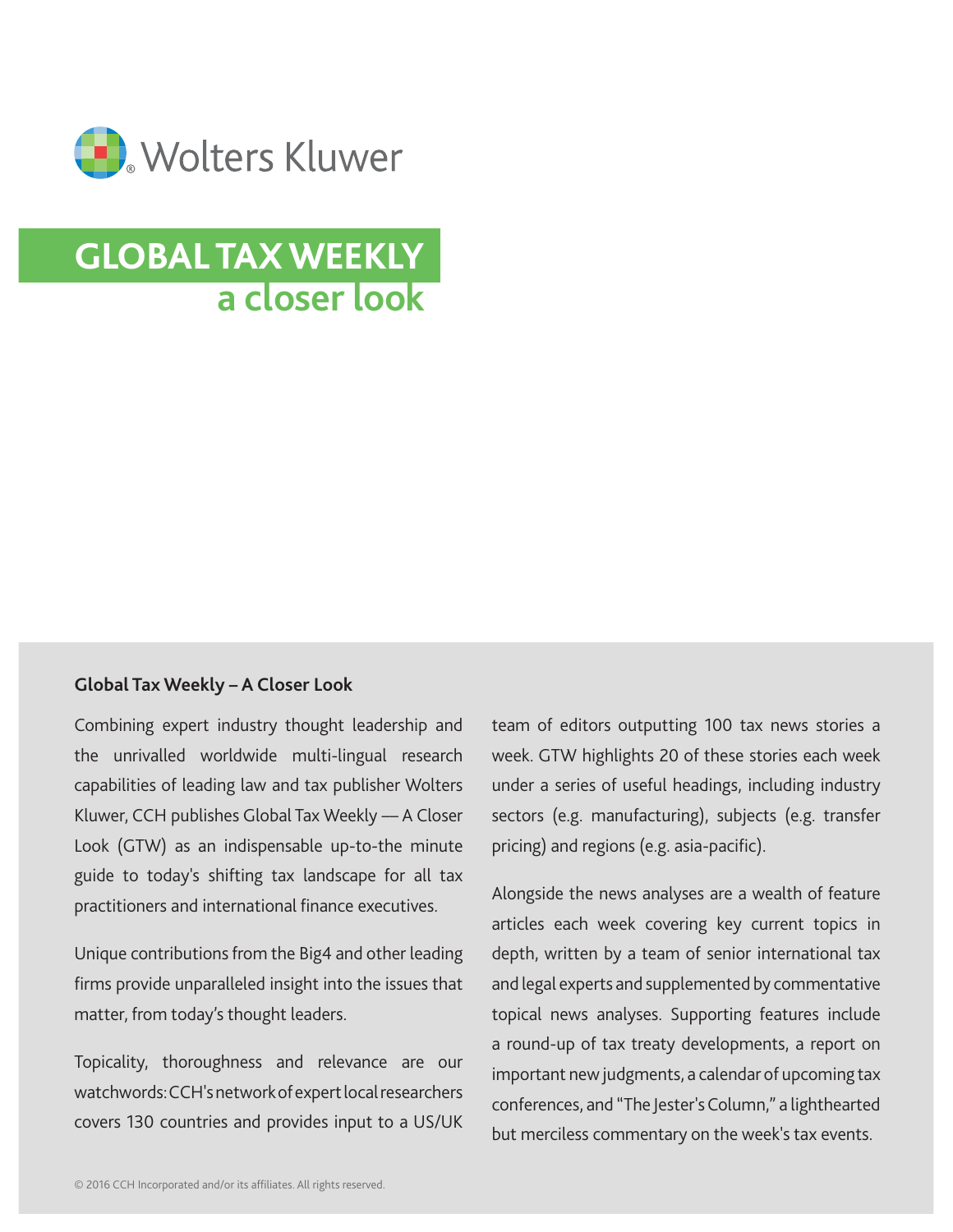

# **GLOBAL TAX WEEKLY a closer look**

### **CONTENTS**

#### **FEATURED ARTICLES**

| A Role For Small Jurisdictions In The<br>World Economy                                               |    |
|------------------------------------------------------------------------------------------------------|----|
| Andrew P. Morriss, Dean & Anthony G. Buzbee Dean's<br>Endowed Chair, Texas A&M School of Law         | 5  |
| The Multilateral Convention – The Springboard<br>To Global Automatic EoI                             |    |
| Stuart Gray, Senior Editor, Global Tax Weekly                                                        | 11 |
| Entry Into Force Of Polish GAAR In July<br>Andrzej Puncewicz, Taxand, Poland                         | 22 |
| <b>Understanding The PFIC Rules</b><br>And The Implications Of Owning<br><b>Foreign Mutual Funds</b> |    |
| Michael J. DeBlis III, Esq., and Randall Brody, EA                                                   | 25 |
| <b>NEWS ROUND-UP</b>                                                                                 |    |

#### **ISSUE 200 | SEPTEMBER 8, 2016**

| <b>Topical News Briefing: A Pleasure Doing</b><br>Business With You, Mr. Modi<br>The Global Tax Weekly Editorial Team | 33 |
|-----------------------------------------------------------------------------------------------------------------------|----|
| Belgium Treaty News: Bill For Ratification<br>Of The New Convention Submitted To<br>The State Duma                    |    |
| Oksana Adyan and Nadezhda Konovalova,<br>EY, Russia                                                                   | 35 |
| China Kicks Off Resource Tax Reform<br>Daniel Chan, Windson Li and Henry Ji, DLA Piper                                | 38 |
| Topical News Briefing: The Unifying<br>Power Of Tax<br>The Global Tax Weekly Editorial Team                           |    |
|                                                                                                                       |    |

| <b>International Trade</b>                      | 44                 | <b>International Tax Planning</b>                   |  |
|-------------------------------------------------|--------------------|-----------------------------------------------------|--|
| China, Canada Discuss Free Trade Agreement      |                    | Ireland Confirms Apple Ruling Appeal,               |  |
| UK Exploring Post-Brexit Free Trade Options     | To Affirm CIT Rate |                                                     |  |
| European Parliament Debates Canadian Trade Deal |                    | Businesses Fear Breakdown In BEPS Consensus         |  |
| Australia Keen On Post-Brexit FTA With UK       |                    | Apple Tax Ruling Prompts Bipartisan Criticism In US |  |
|                                                 |                    | BVI Consults On Country-by-Country Reporting        |  |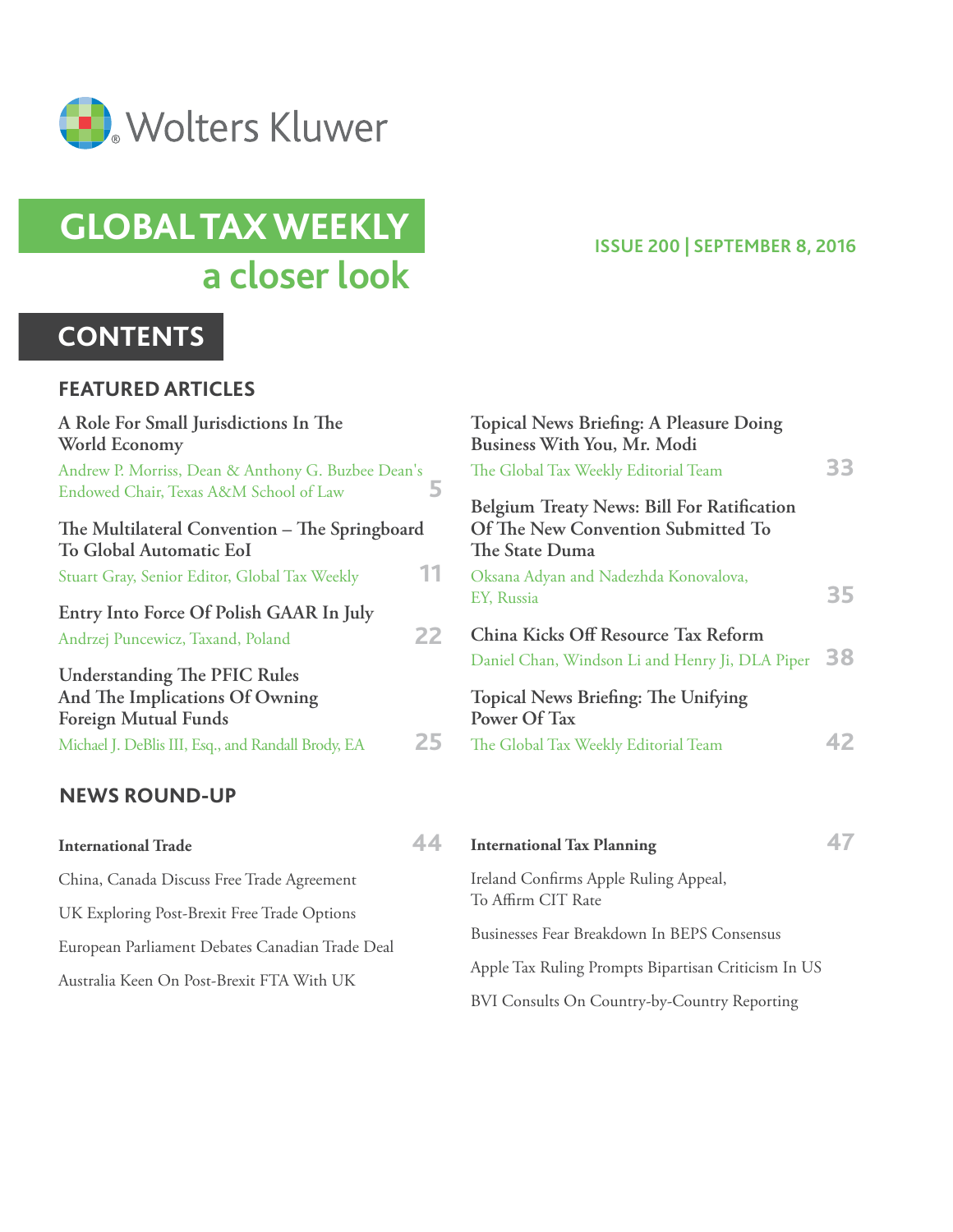| VAT, GST, Sales Tax                                       | 51 | <b>Tax Reform</b>                                         | 58 |
|-----------------------------------------------------------|----|-----------------------------------------------------------|----|
| Indian States Approve GST Legislation                     |    | Finland Forms Corporate Tax Working Group                 |    |
| 13 Percent VAT Confirmed For Egypt                        |    | China Accelerates Resource Tax Reform                     |    |
| EU: Reform Vital To Fix EUR160bn VAT Gap                  |    | Geneva To Slash Corporate Tax Rate                        |    |
| South African VAT Regime Largely Appropriate,<br>DTC Says |    | AICPA Recommends Changes To US<br>Manufacturing Deduction |    |
| <b>Individual Taxation</b>                                | 55 | <b>TAX TREATY ROUND-UP</b>                                | 61 |
| Australia To Increase Middle Tax Bracket                  |    | <b>CONFERENCE CALENDAR</b>                                | 63 |
| New Zealand Tax System Now More Progressive               |    | <b>IN THE COURTS</b>                                      | 73 |
| Japan Reviewing Spousal Tax Break                         |    | THE JESTER'S COLUMN                                       | 79 |
| UK To Introduce Pension Advice Tax-Exempt Allowance       |    | The unacceptable face of tax journalism                   |    |
|                                                           |    |                                                           |    |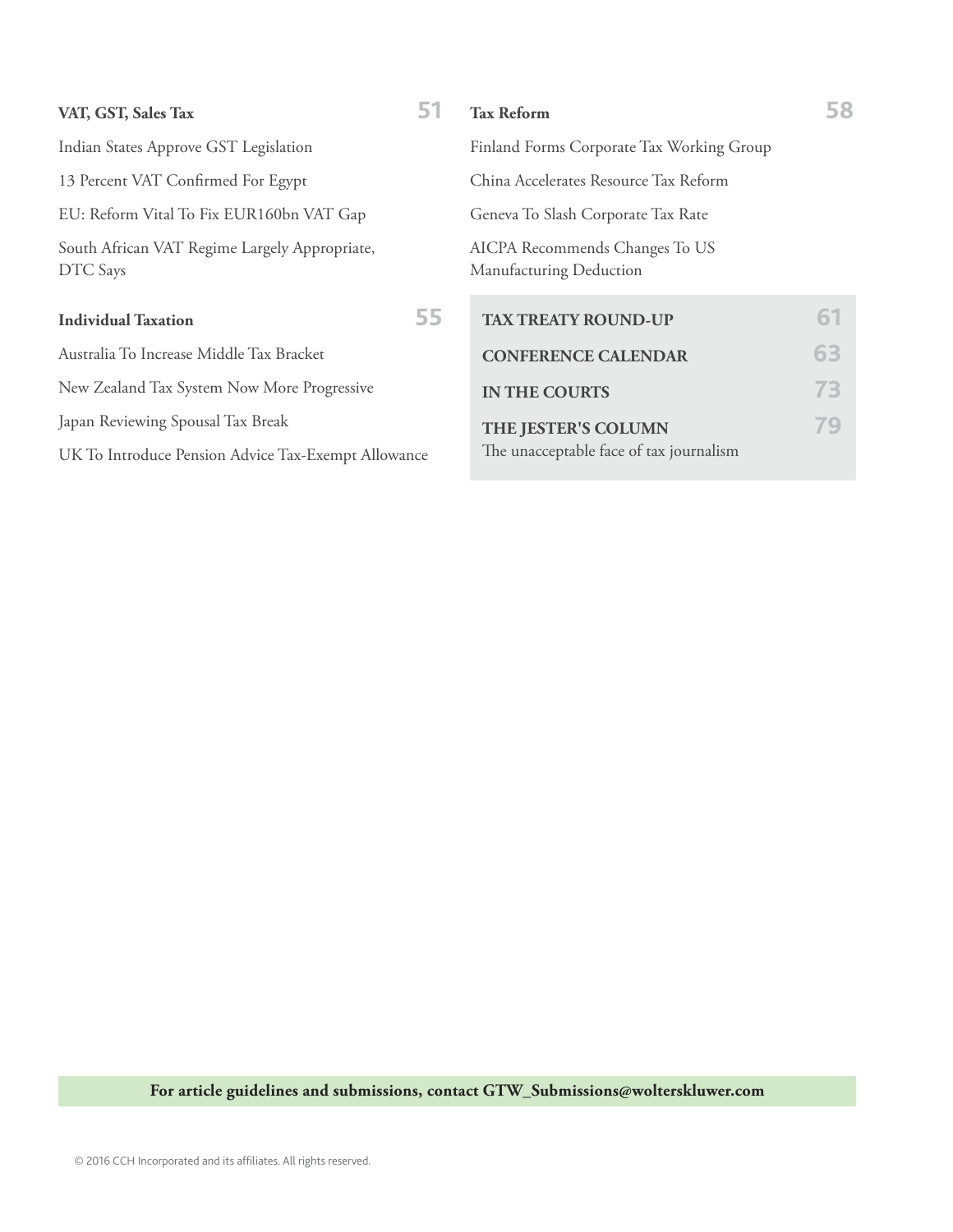#### **FEATURED ARTICLES ISSUE 200 | SEPTEMBER 8, 2016**

**Understanding The PFIC Rules And The Implications Of Owning Foreign Mutual Funds**

by Michael J. DeBlis III, Esq., and Randall Brody, EA

Contact: mjdeblis@deblislaw.com, Randall.Brody@TaxSamaritan.com



*Michael DeBlis graduated from the Tomas M. Cooley Law School. He then earned his LLM in International Tax. Michael's unique background in tax law puts him into an elite category of criminal defense attorneys who specialize in criminal tax defense. As a former public defender, he has extensive trial experience and solid grounding in all major areas of taxation.*

*Randall Brody is a former banker and NTPI Fellow. He holds both a BS in Finance and MBA. Trough his company, Tax Samaritan, Randall specializes in tax solutions for Americans living abroad.*

#### **Proceed With Caution Before Investing In Foreign Mutual Funds**

While many portions of the US tax code possess confusing and sometimes harsh rulings, the tax rules for Passive Foreign Investment Companies (PFICs) is almost unmatched in its complexity and almost draconian features. Countless times, Americans overseas uncover a startling revelation that the small foreign investment they had made in a non-US mutual fund is now subjecting them to all the signifcant fling requirements and tax obligations that apply to a PFIC.

The tax laws involving PFICs are extremely complex, and not very well known by the majority of investors and tax professionals. While it is beyond the scope of this article to cover all the numerous details related to PFIC reporting requirements, our hope is to provide guidance and awareness into the world of PFICs so that US taxpayers can be advised of the consequences by their US tax professional.

#### **What Is A PFIC?**

There are two central elements that form the basis of PFIC taxation: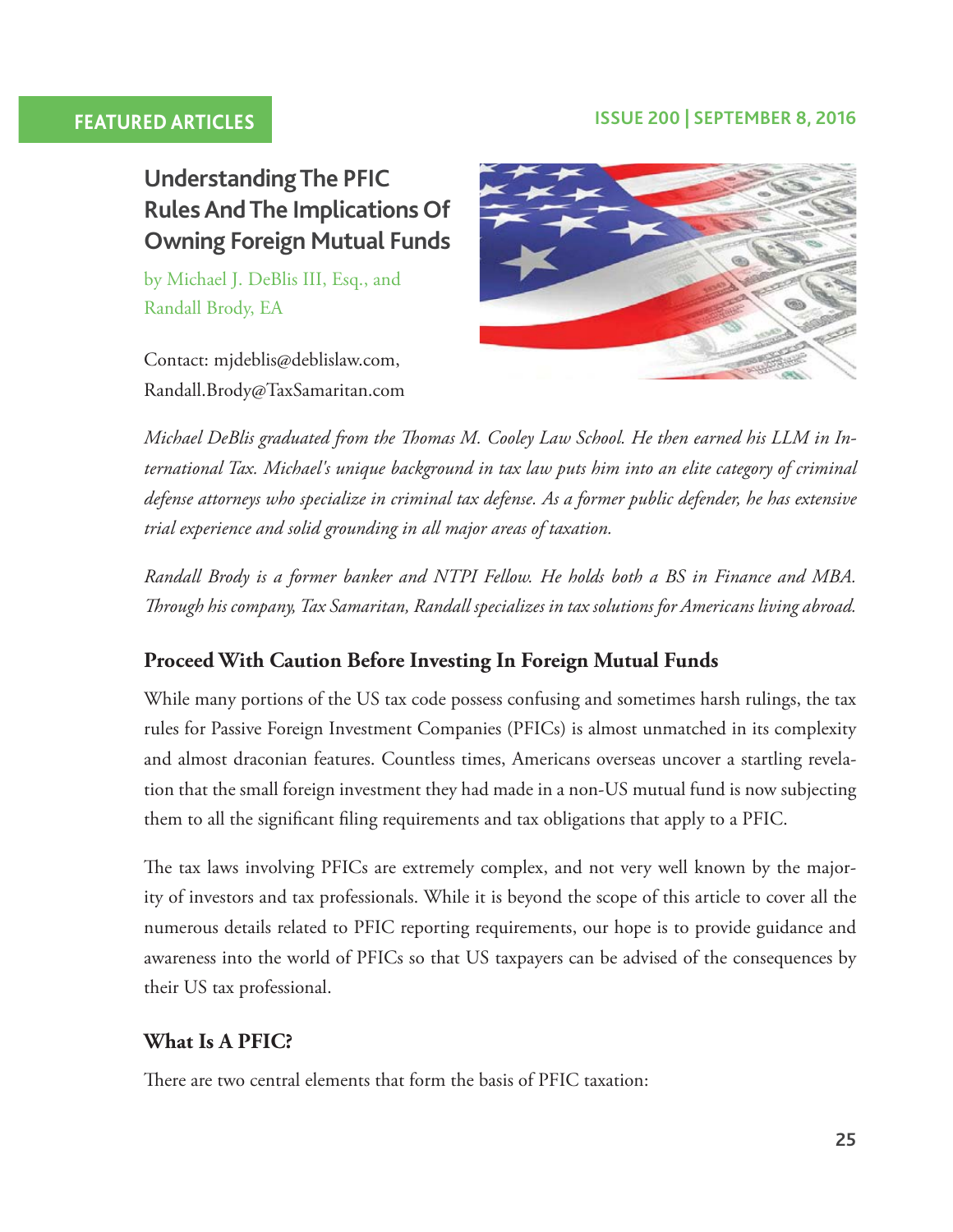- (1) "The definition of a  $PFIC"$ ;<sup>1</sup> and
- (2) "The tax regime imposed on US owners of shares."  $2$

A PFIC is generally defned as an entity that receives mainly passive investment income or holds mainly passive investment assets. Specifcally, a foreign corporation is defned as a PFIC if it meets either of the following tests that apply to passive income:

- **Income Test:** 75 percent or more of the corporation's gross income is passive income (interest, dividends, capital gains, rents, etc.);<sup>3</sup> or
- **Asset Test:** 50 percent or more of the corporation's total assets are passive assets. Passive assets include cash and any investments that produce passive income (such as interest, dividends, rents and/or capital gains).<sup>4</sup>

PFICs often include foreign-based mutual funds, exchange-traded funds (ETFs), money market accounts and other pooled investment vehicles (such as many foreign REITs) that have at least one US shareholder. Finally, a foreign holding company that possesses passive investments (like rental real estate or government bonds) would be subject to PFIC regulations if the company is set up as a foreign corporation (based on the US code defnition of a foreign corporation).

PFICs are subject to complicated and strict tax guidelines, which cover treatment of these investments in Sections 1291 through 1297 of the income tax code. Both the PFIC and the shareholder must keep accurate records of all transactions, including share basis, dividends and any undistributed income earned by the company in order to complete all required reporting.

### **PFIC History**

The PFIC tax regime was created *via* the Tax Reform Act of 1986 with the intent to level the playing feld for US based investments (such as mutual funds). Prior to the legislation of 1986, US-based mutual funds were forced to pass-through all investment income earned by the fund to its investors (resulting in taxable income).<sup>5</sup>

US taxation of foreign corporations was strictly tied "to control of the corporation held by US persons." <sup>6</sup> This allowed not only foreign mutual funds to avoid US taxation, but also US persons who invested in the fund. For starters, the fund itself avoided US taxation because it was a foreign corporation that derived only foreign-source income. The fund was able to avoid the taint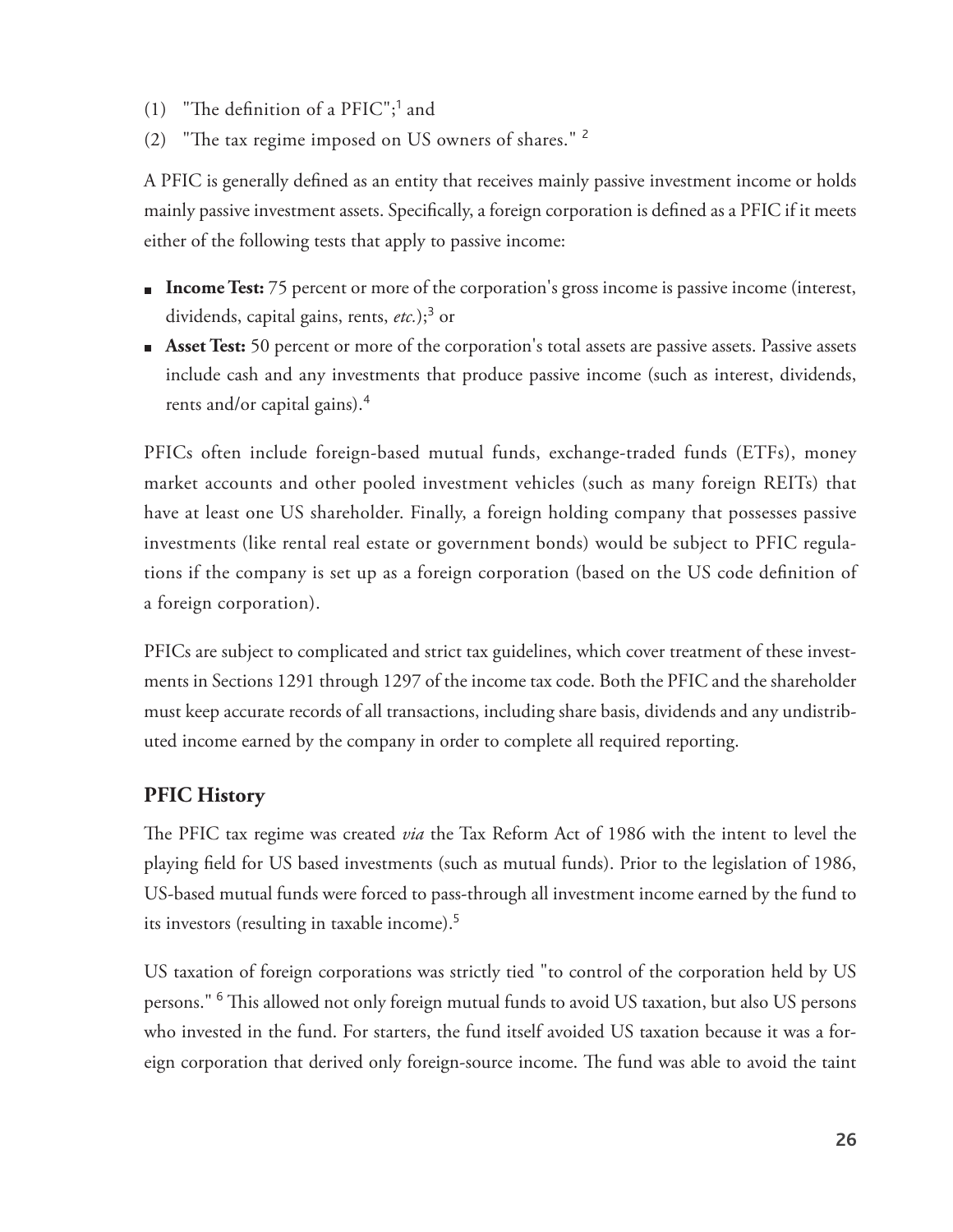of being classifed as a controlled foreign corporation (or "CFC") because it was owned by a large number of US and foreign investors, each of whom owned a relatively small percentage.

The enactment in 1986 of the passive foreign investment company (or "PFIC") changed all of that. For starters, it signifcantly expanded the reach of US taxing authorities with respect to passive investment income earned by US persons through foreign corporations. An important feature of PFIC taxation is that it applies without regard to the extent of US ownership.

The taxation of PFICs is built on the idea of "denying to United States persons – and hence capturing for the US Treasury – the value of deferral of US taxation on all passive investments channeled through foreign entities." <sup>7</sup> The rules achieve this end in one of two ways: first, by directly taxing US investors in PFICs,<sup>8</sup> and second, by indirectly "imposing an interest charge on the deferred distributions and gains of these investors."<sup>9</sup>

After the passage of the Tax Reform Act of 1986, the main advantage of foreign mutual funds was efectively nullifed by a tax regime that made the practice of delaying the distribution of income prohibitively expensive for most investors.

To employ this punitive regime, the IRS requires shareholders of PFICs to efectively report undistributed earnings *via* choosing to be taxed through one of three possible methods. Each method is designed to eliminate the benefts of deferral. However, each difers in the way it accomplishes this objective.

The specifics depend on whether the shareholders of the PFIC have made an election,<sup>10</sup> such as an election to treat the PFIC as a QEF (qualifed electing fund), "election to mark-to-market PFIC stock," or whether the "default" PFIC tax regime of Section 1291 applies.

#### *Qualifed Election Fund (QEF)*

The QEF is designed to "[ease] the complexities of PFIC taxation for US investors in foreign mutual funds." <sup>11</sup> The QEF election puts US shareholders in a position almost equal to as if they had invested in a domestic mutual fund. It accomplishes this goal by allowing shareholders the opportunity to elect to be taxed currently on their *pro rata* share of the PFIC's earnings and profits.<sup>12</sup> The included income is treated "as ordinary income to the extent of the taxpayer's *pro rata* share of the QEF's ordinary income, and capital gains to the extent of the taxpayer's *pro rata* share of the QEF's net capital gain." <sup>13</sup>

However, to make this election, shareholders must receive a PFIC Annual Information Statement every year the election is in effect (Regs.  $$1.1295-1(f)(2)(C)$ ). It must be signed by an authorized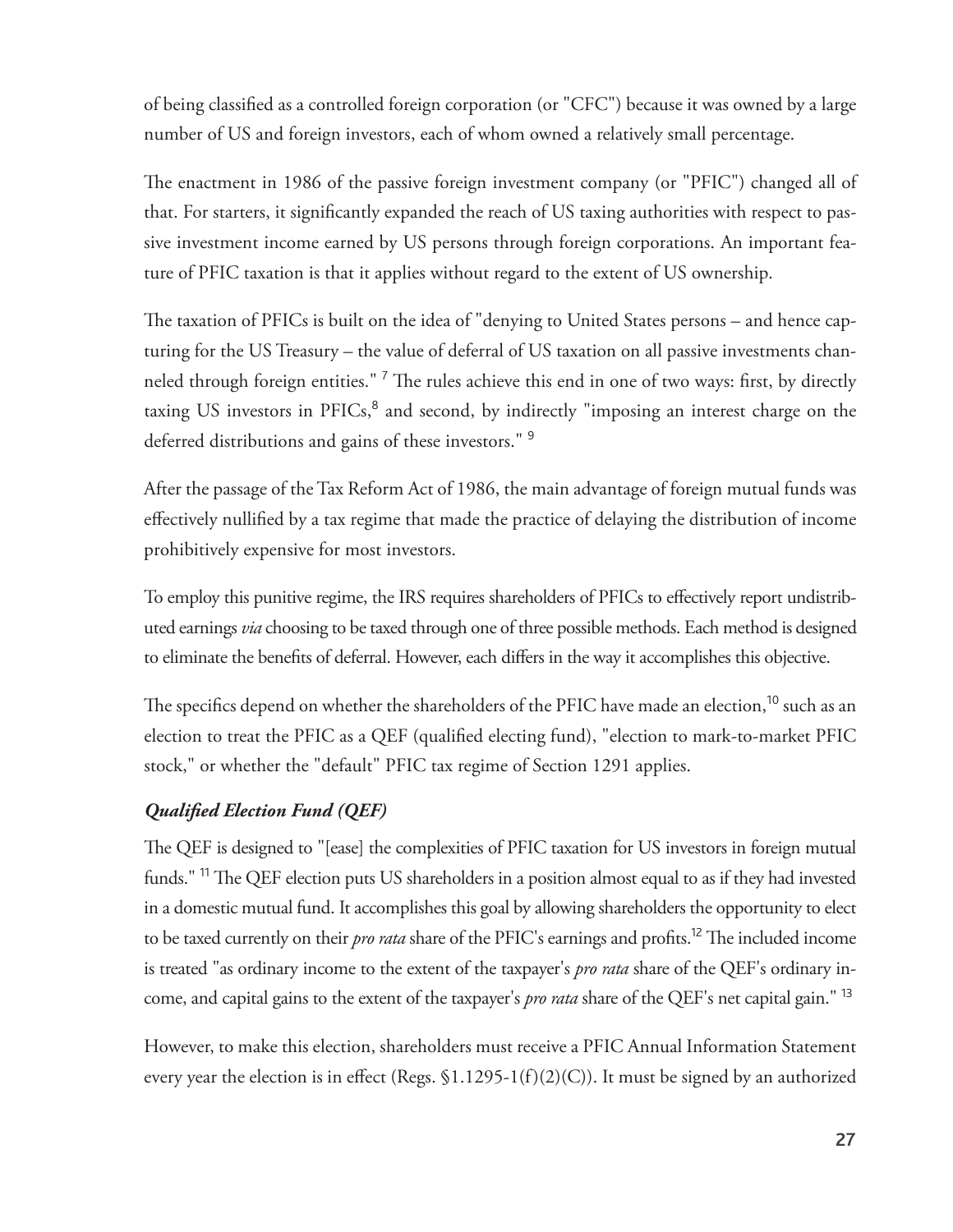representative of the PFIC (Regs.  $$1.1295-1(g)(1)$ ). For foreign mutual funds that are PFICs, this is not a very common election to qualify for – as very few foreign mutual fund companies are willing to issue the Annual Information Statement to shareholders as required.

#### *Mark-To-Market (MTM)*

To make an MTM election, the PFIC must be "marketable stock" that is regularly traded on a national exchange registered with the SEC or other exchange or market that meets IRS qualifcations (§1.1296(e)). With this election at the end of each year, gains are calculated *versus* the beginning of year basis and taxed at ordinary tax rates under IRC Section 196. Most foreign mutual fund holdings will qualify for an MTM election if the election is timely made. However, the problem is that a timely election is often not made as the taxpayer is not even aware that they have a PFIC holding.

#### *Default Rules?*

A taxpayer who does not make an election is taxed under the "default" PFIC tax regime of Section 1291. Under this regime, taxpayers are permitted to defer taxation of a PFIC's undistributed income until the PFIC makes an excess distribution. An excess distribution includes the following:

- A disposition (*i.e.*, sale) gain realized on the sale of PFIC stock;
- Any actual distribution (*i.e.,* dividend) made by the PFIC, but only to the extent that the total actual distributions received for the year exceed 125 percent of the average actual distribution received in the preceding three taxable years (or, if shorter, the taxpayer's holding period before the current taxable year).

Section 1291 very roughly "negates the tax benefit of deferral." <sup>14</sup> Taking a "big picture" view makes it easier to understand how PFIC taxation undoes this advantage. First, the economic value of deferral of US taxation is the *time value* of the deferral itself. And second, PFIC taxation takes back the time value of deferral through the "deferred tax amount." <sup>15</sup>

Critical to understanding how PFIC taxation takes back the time value of deferral through the deferred tax amount is the treatment of excess distributions. "An excess distribution is treated as if it has been realized *pro rata* over the holding period for the PFIC's stock." <sup>16</sup>

With that in mind, the efect of a *pro rata* realization of an excess distribution becomes painfully obvious: the tax due on such a distribution is "the sum of deferred yearly tax amounts plus interest."<sup>17</sup> But the worst is yet to come. And that is that the "sum of the deferred yearly tax amounts is calculated using the *highest tax rate* in effect in the years that the income was accumulated." <sup>18</sup>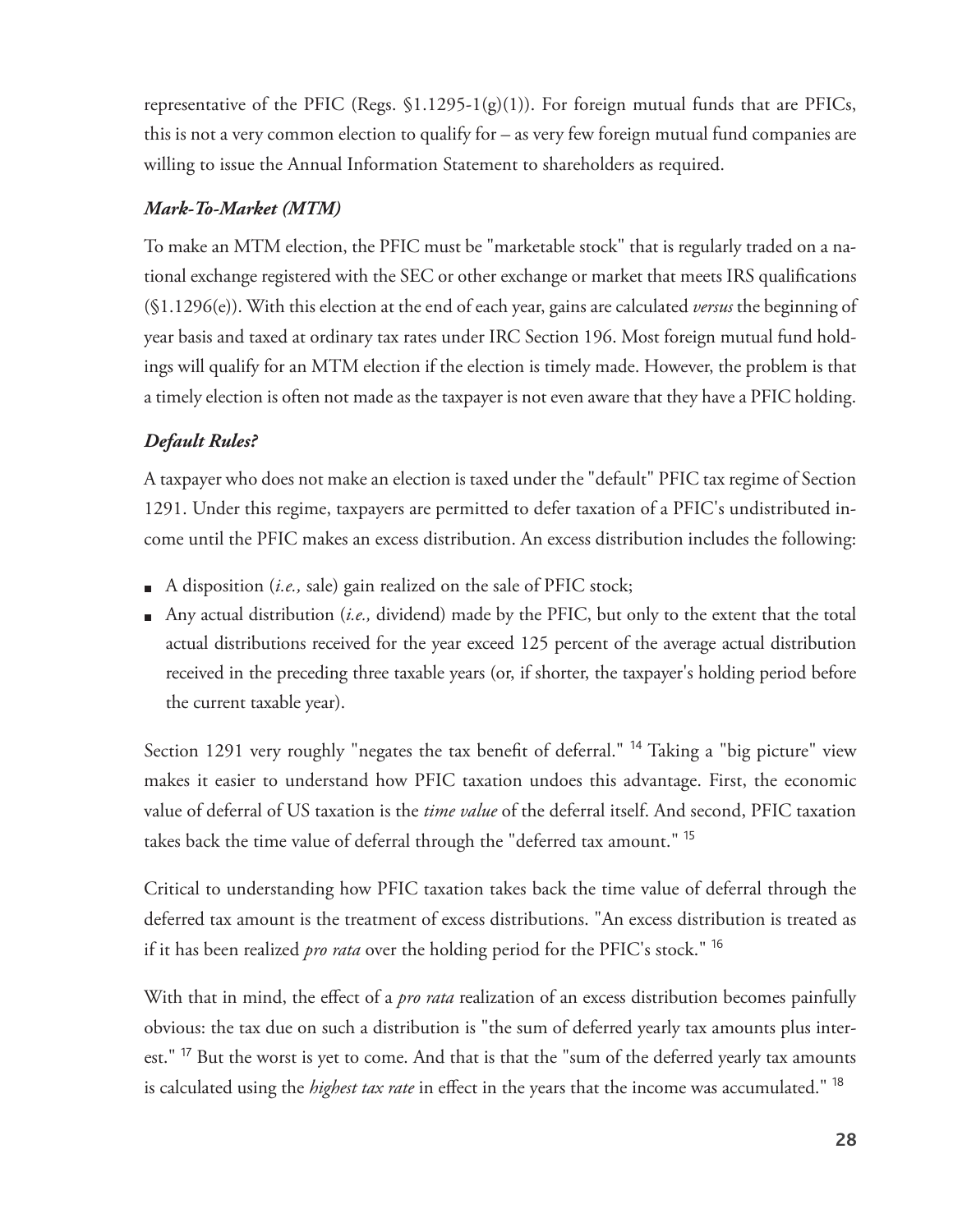Very simply, this method unilaterally eviscerates the benefts of deferral by assessing an interest charge on the deferred yearly tax amounts. While there is no silver-lining, taxpayers can take some comfort in the fact that they can claim "a direct foreign tax credit with respect to any withholding taxes imposed on PFIC distributions."<sup>19</sup>

To calculate the "excess distribution" for a sale (called a disposition), frst the gain must be calculated and then the excess distribution (gain) is allocated to each day in the holding period and separated between current tax year and prior years. The portion allocated to the current tax year is taxed as ordinary income at the ordinary income tax rate applicable to the taxpayer during the current tax year.

Tax is then calculated on the allocated "excess distribution" applicable to the prior years based on the highest ordinary income tax rate in effect for the tax year to which it was allocated.<sup>20</sup> Current year tax is then increased by this "deferred" tax with interest as if the deferred tax were an underpayment for the prior years in which this "excess distribution" is attributed.

The purpose is to in effect change the recognition of income and impose an interest charge based on deemed tax underpayments for prior years.

An example will help illustrate how Section 1291 operates. This example is based on a similar hypothetical that comes from the creative genius of Professor Robert Misey in his book, *Practical Guide to US Taxation of International Transactions*:

Fred is a US citizen who invests in mutual funds. On the advice of his broker in the United Kingdom, on January 1, 2013, he buys 1,200 shares of FORmut for USD2,400, a mutual fund incorporated in the United Kingdom. Because FORmut only earns passive income on passive assets, it is a PFIC.

Not having any knowledge of international tax or the PFIC rules, Fred and his tax preparer fail to make any election. On December 31, 2015, Fred sells (disposes of) all 1,200 of his FORmut shares upon learning of the punitive tax treatment of PFICs for total proceeds of USD5,400.

Because Fred never made any election, Fred must "throw-back" the entire USD3,000 gain received over the entire period that he owned the FORmut shares: USD1,000 to 2013, USD1,000 to 2014, and USD1,000 to 2015. "For each of these years, Fred will pay tax on the thrown-back gain at the highest tax rate in effect that year with interest."<sup>21</sup>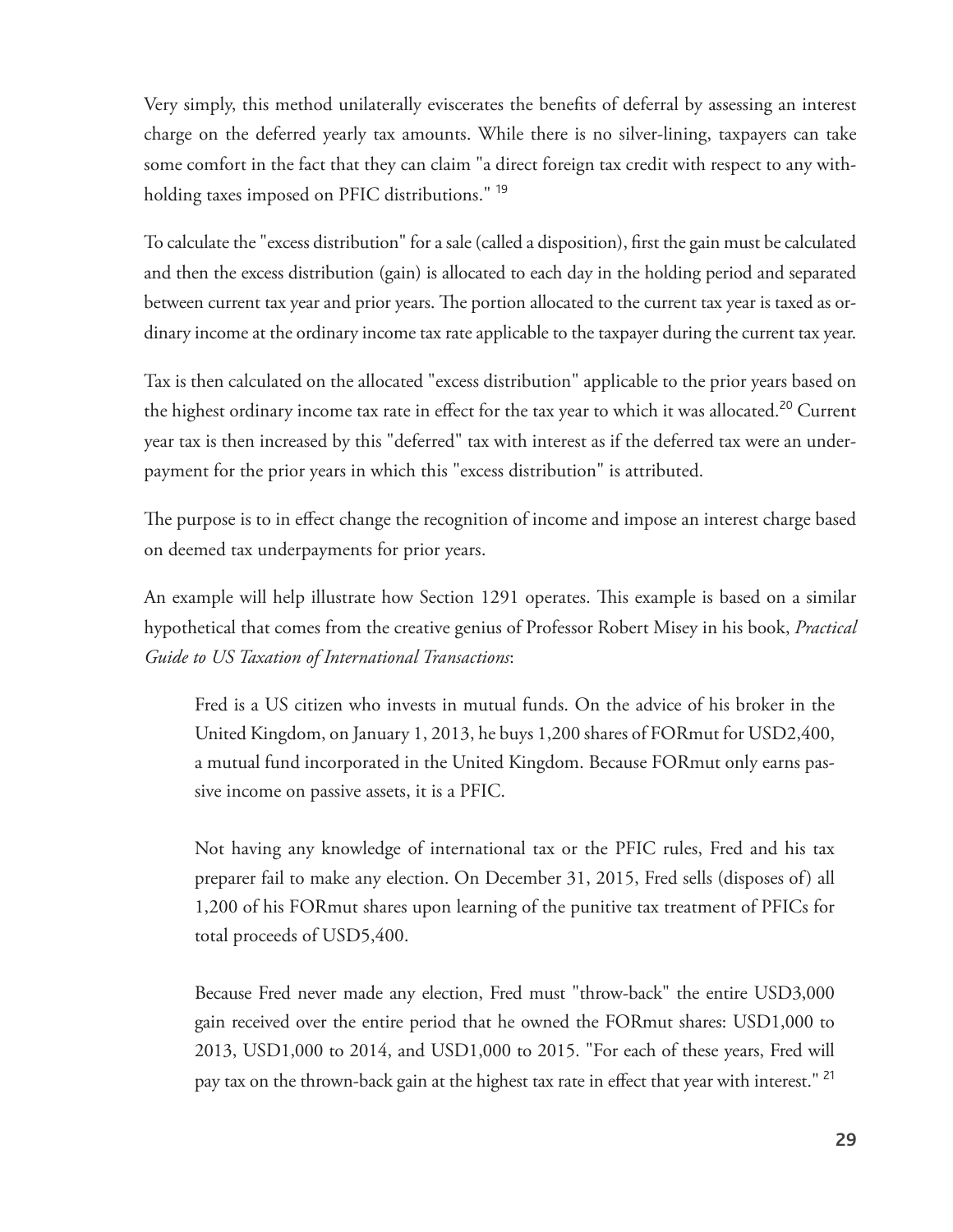#### **Form 8621 Filing Requirements**

As far as fling requirements go, a US person must fle, for each PFIC owned, the Form 8621, *Information Return by a Shareholder of a Passive Foreign Investment Company or Qualifed Electing Fund* if the US taxpayer:

- Received direct or indirect distributions (*i.e.*, dividends) from a PFIC;
- Recognizes gain on a direct or indirect disposition (*i.e.,* a sale) of PFIC stock;
- Is reporting information with respect to a QEF or mark-to-market election;  $\blacksquare$
- Is making an election such as a QEF or mark-to-market election; or
- The aggregate value of the US person's PFIC stock is more than USD25,000 and is required to fle an annual report.

Adding to the complexity and volume of paperwork is that a separate Form 8621 must be fled for each PFIC (*i.e.,* each separate mutual fund) owned.<sup>22</sup>

Form 8621 is attached to the shareholder's tax return and both must be fled by the due date, including extensions, of the return at the Internal Revenue Service Center where the tax return is required to be fled.

#### **What Are Te Consequences Of Failing To File Form 8621?**

Section 1298(f) and the regulations do not impose a specific penalty for failing to file Form 8621. However, the regulations coordinate the Form 8621 fling requirements with the Form 8938, *Statement of Specifed Foreign Financial Assets* fling requirements.

Professor Misey explains how this works:

"Under Section 6038D, a US individual must disclose any directly held foreign fnancial assets on Form 8938 if the aggregate value of the individual's foreign fnancial assets exceeds a certain fling threshold. An exception to this requirement applies to any foreign fnancial asset the individual reports on another disclosure form, such as Form 8621.

A US individual shareholder who fails to disclose a directly held PFIC investment on either Form 8621 or Form 8938 can be subject to a USD10,000 penalty under Section 6038D(d). In addition, failure to fle a required Form 8621 can result in suspension of the statute of limitations with respect to the shareholder's entire tax return until the Form 8621 is fled." <sup>23</sup>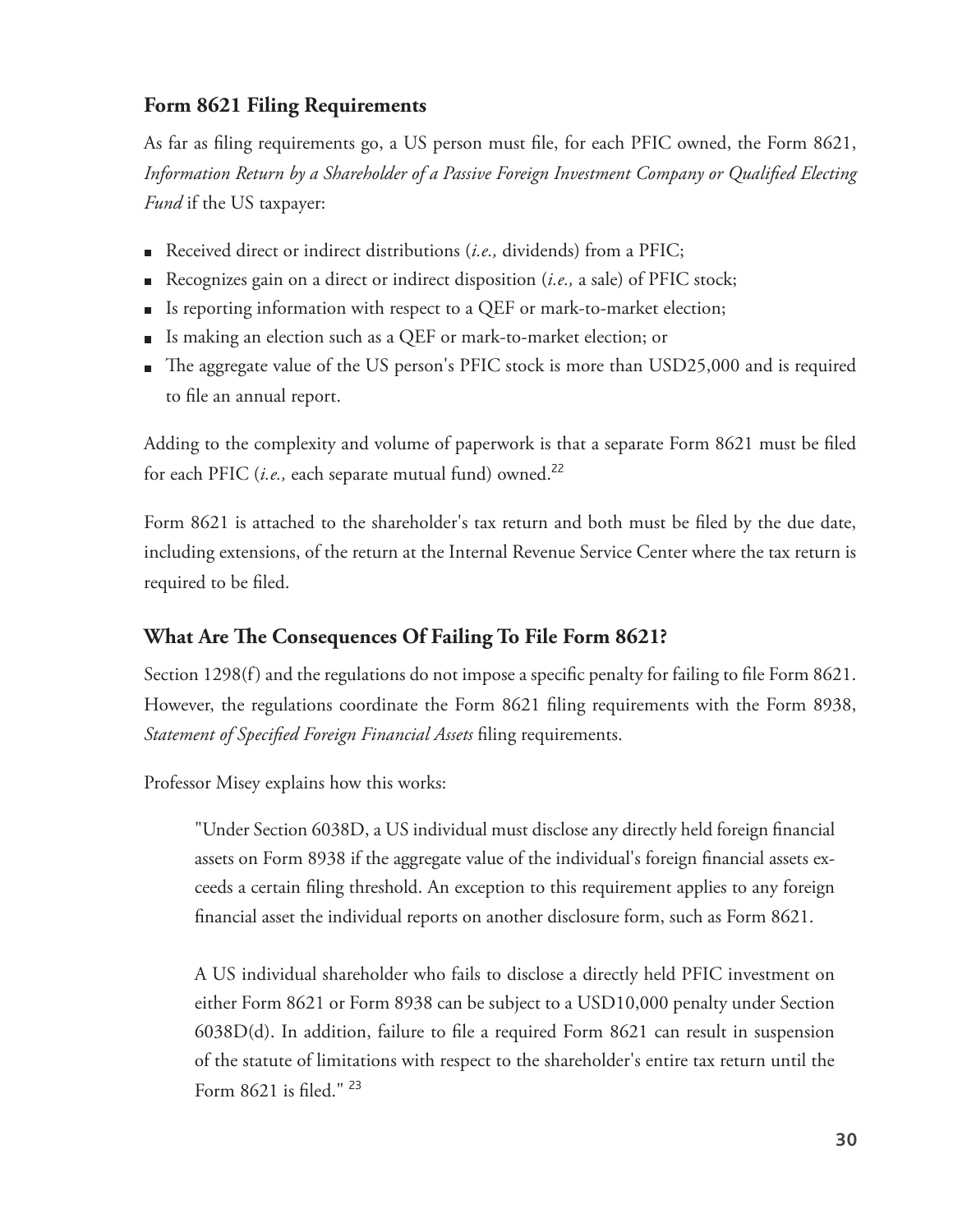This means that the IRS could potentially have "an [unlimited] amount of time to audit a US shareholder's tax return and assess tax if the shareholder fails to fle a required Form 8621." <sup>24</sup> However, this comes with an important caveat. To the extent that the shareholder has reasonable cause for failing to fle Form 8621 (*i.e.,* a defense), the "statute of limitations is suspended only with respect to unreported PFIC investments … [and not to any] unrelated portions of the shareholder's tax return." <sup>25</sup>

#### **Foreign Mutual Fund Pitfalls**

As one can imagine, many US taxpayers abroad invest in foreign mutual funds unbeknownst to the PFIC rules, so this ends up being a very common occurrence where they are unaware of the pitfalls of such investments. Taxpayers should be advised by their US tax professional to pay particular attention to investments in foreign mutual funds and other investments that could be deemed to be a PFIC, particularly when investing through foreign banks and brokerages.

Before making a foreign investment, taxpayers should proceed with caution and be aware of the punitive tax consequences and signifcant costs of compliance of investing in foreign mutual funds.

#### **ENDNOTES**

| $\mathbf{1}$             | Joseph Isenbergh, International Taxation, Second Edition, Foundation Press, 2005, at p. 211.              |
|--------------------------|-----------------------------------------------------------------------------------------------------------|
| $\overline{\mathcal{L}}$ | Id.                                                                                                       |
| 3                        | IRC Section 1297(a).                                                                                      |
| 4                        | Id.                                                                                                       |
| 5                        | Supra note 1, at p. 215.                                                                                  |
| $\boldsymbol{6}$         | Id., at p. 211.                                                                                           |
| $\boldsymbol{7}$         | Id., at p. 211.                                                                                           |
| 8                        | Id., at p. 211.                                                                                           |
| 9                        | Id., at p. 211.                                                                                           |
| $10$                     | Id., at p. 212.                                                                                           |
| 11                       | Id., at p. 213.                                                                                           |
| 12                       | Id., at p. 213.                                                                                           |
| 13                       | Robert Misey, Practical Guide to US Taxation of International Transactions (9th Edition), Wolters Kluwer, |
|                          | 2013.                                                                                                     |
| 14                       | Supra note 1, at p. 212.                                                                                  |
| 15                       | See IRC Section 1291(a)(1)(C)                                                                             |
| 16                       | Supra note 13.                                                                                            |
|                          |                                                                                                           |